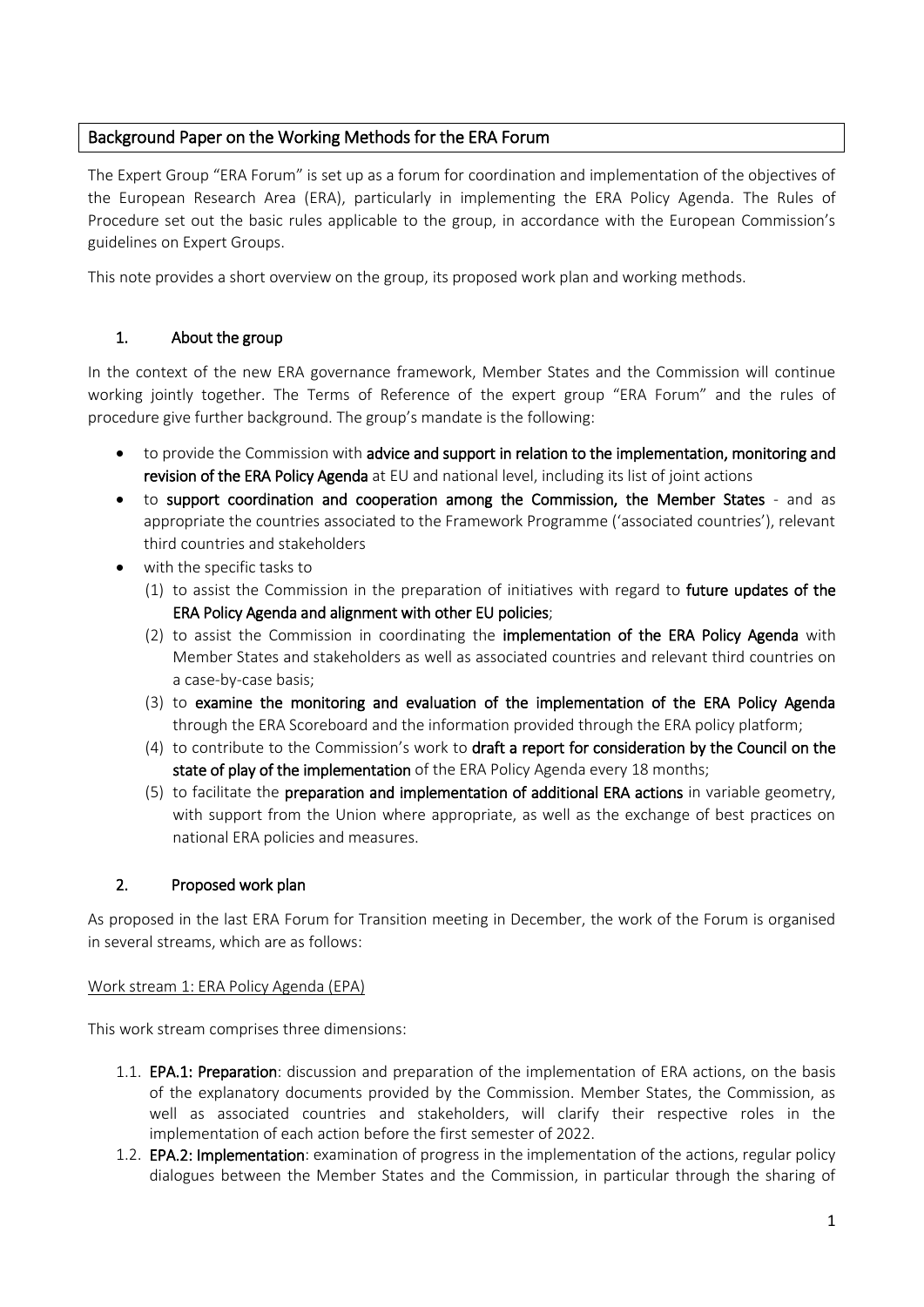best practices and mutual learning exercises, possible creation of time-limited sub-groups and discussion of additional candidate ERA actions.

1.3. EPA.3: Revision: advice regarding the revision of the future policy agenda. This discussion should only occur after the presentation of the 18-month report by the Commission, and will therefore not yet take place in 2022.

### Work stream 2: Monitoring (MON)

The new ERA monitoring and evaluation mechanism will need to be co-designed with the ERA Forum and its framework presented to the Council by mid-2022. This work stream will entail the following elements:

- 2.1. MON.1: Co-design the monitoring and evaluation framework, with a view to the Commission presenting it to the Council by mid-2022.
- 2.2. MON.2: Advice to the Commission on the process of setting-up the monitoring and evaluation mechanism, which should last throughout the second semester of 2022.
- 2.3. MON.3: Analysis on a regular basis of the information to be provided by the Member States, the Commission and associated countries in the policy platform, as well as the quantitative data in the scoreboard and dashboard. This will depend upon the monitoring and evaluation mechanism being set up, and could begin only in 2023.

### Work stream 3: Reporting (REP)

Several reporting exercises will take place regularly:

- 3.1. REP.1: Annual reports: the Commission is to provide annual reports to each Member State. The discussion on these reports could already take place at the end of 2022.
- 3.2. REP.2: State of play: the Commission is to present a report on the state of play of the implementation of the ERA policy agenda every 18 months to the Council. The discussion on this report will take place in the Forum in 2023.
- 3.3. REP.3: ERA structures: permanent structures (EOSC, ESFRI, PKH) and the standing sub-group on international cooperation, closely coordinate with and regularly inform the ERA Forum.

### Work stream 4: Communication (COMM)

- 4.1. COMM.1: Strategy on communicating on the ERA: the group should provide advice on a communication strategy for the ERA, at the level of the Commission and Member States, involving stakeholders and other relevant actors, including possible actions, messages, events, branding, etc.
- 4.2. **COMM.2: Exchange** of best practices: members and observers of the group could share information and best practices on their communication activities on a regular basis.

### Work stream 5: Additional ERA Actions (ADD)

- 5.1. ADD.1: New actions: the ERA Forum is to act as a facilitator for the preparation of additional candidate ERA Actions. It will need to take into account advice from ERAC on new policy demands.
- 5.2. ADD.2: National actions: the Forum may also exchange best practices on national ERA policies and measures.

According to the Council conclusions on the future governance of the ERA<sup>1</sup>, the Member States and where applicable associated countries, should identify the actions in which they wish to participate within the first semester 2022. Thus, during the first half of the year, the main focus of the discussions in the group will be

**.** 

<sup>1</sup> 14308/21.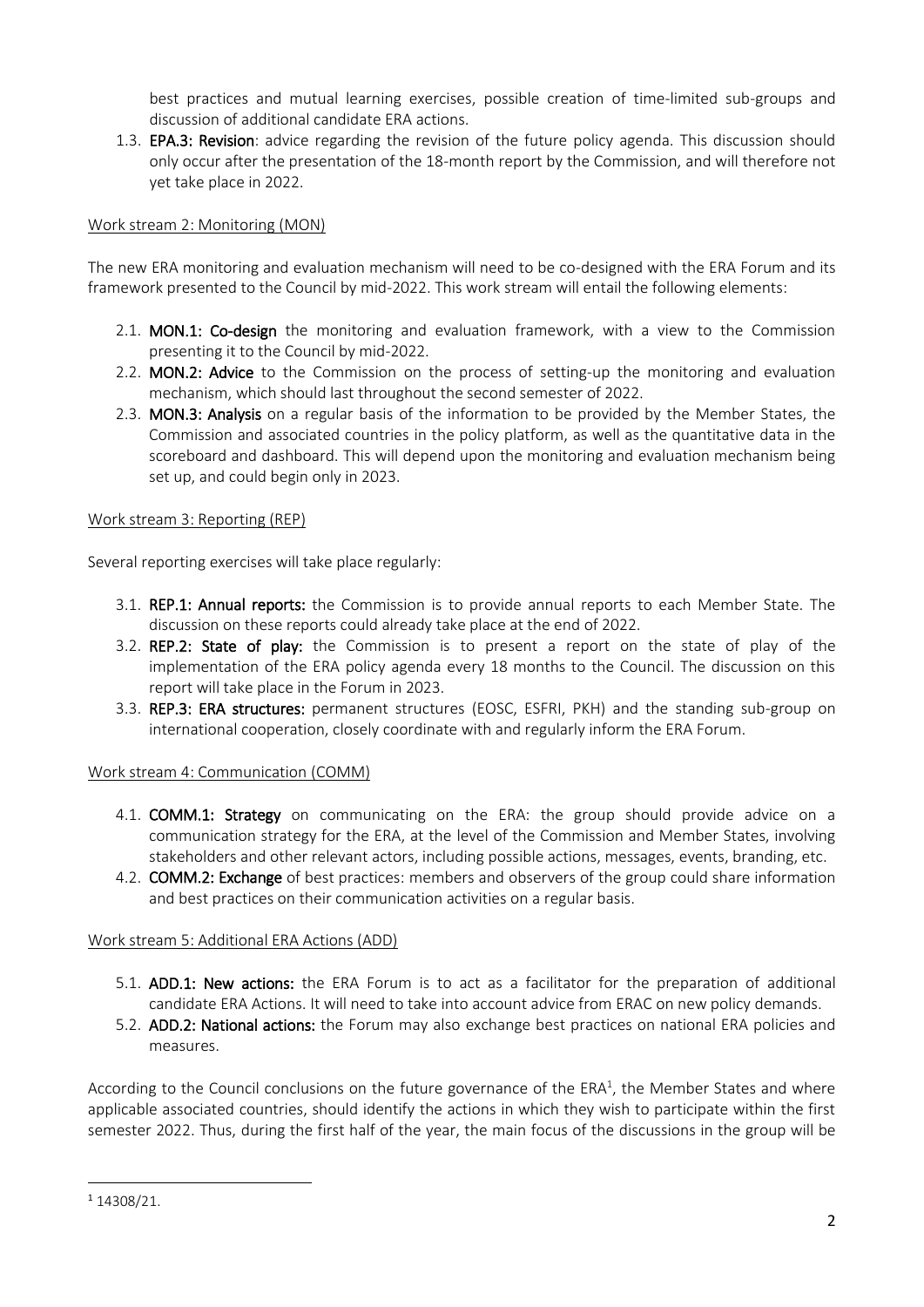on the implementation of the ERA Policy Agenda. Based on the explanatory documents, there will be a first round of discussion on each action until April, when ERAC will discuss the ERA Policy Agenda.

A second round of discussions with possible revisions to the explanatory documents will take place after April and conclude in June by identifying the Member States' commitment to each action. More details can be found in the tentative calendar below.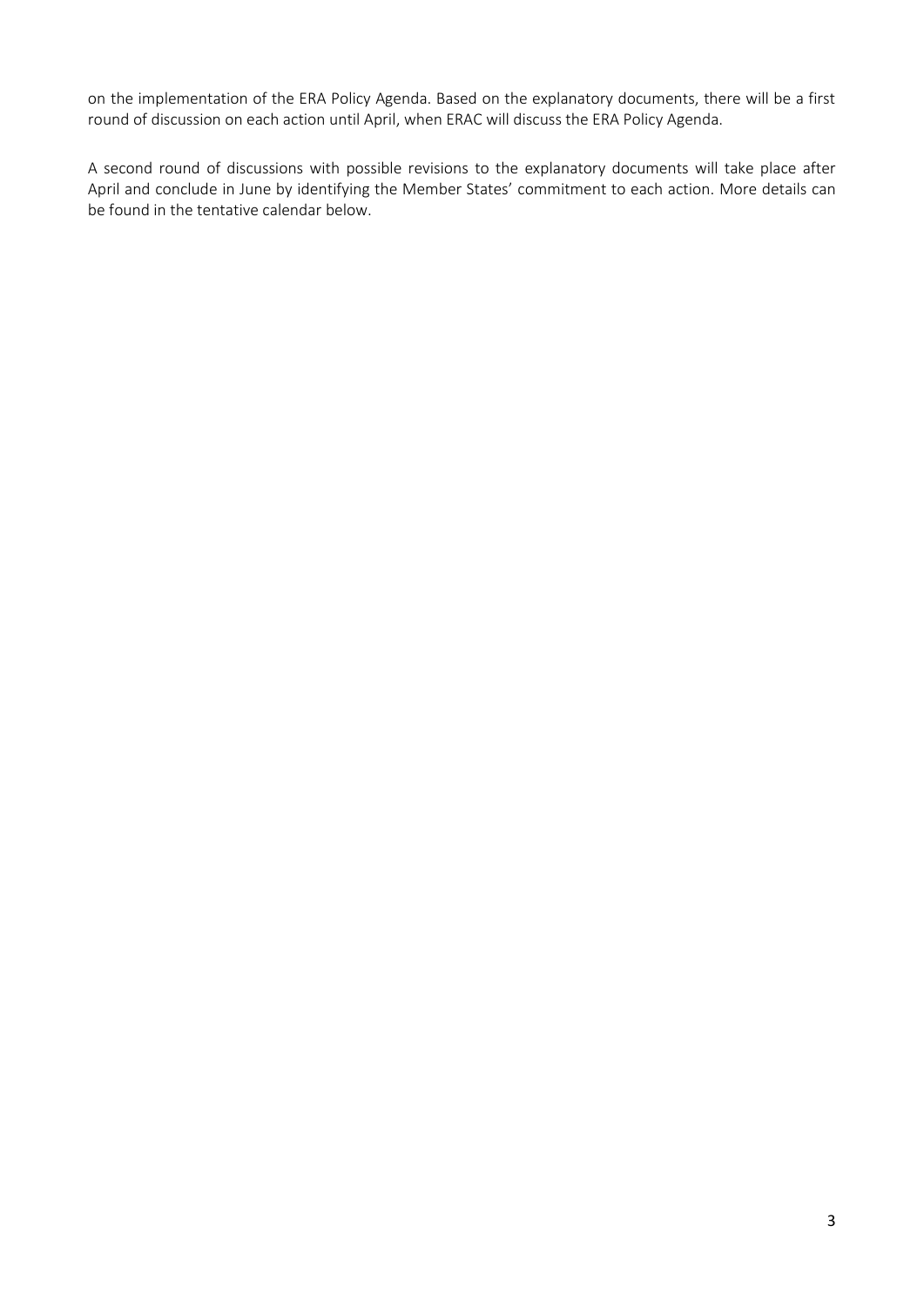| <b>Meetings</b>          | Work stream 1 (ERA Policy Agenda)                                                                                                                                                                                                                                                                                                                                                                                                                                    | Work stream<br>2 (monitoring) 3 (reporting) | Work stream | Work stream<br>4 (communication) |
|--------------------------|----------------------------------------------------------------------------------------------------------------------------------------------------------------------------------------------------------------------------------------------------------------------------------------------------------------------------------------------------------------------------------------------------------------------------------------------------------------------|---------------------------------------------|-------------|----------------------------------|
| 14 February              | Virtual kick-off meeting, with Member States only                                                                                                                                                                                                                                                                                                                                                                                                                    |                                             |             |                                  |
|                          | <b>First round of ERA action discussions</b>                                                                                                                                                                                                                                                                                                                                                                                                                         |                                             |             |                                  |
| 25 February tbc          | EPA.1 - Preparation:                                                                                                                                                                                                                                                                                                                                                                                                                                                 |                                             |             | COMM.1 - Strategy                |
| (virtual)                | Action 1: Enable Open Science<br>including through the European<br>Open Science Cloud<br>Action 5: Promote gender equality<br>and foster inclusiveness<br>Action 7: Upgrade EU guidance for a<br>better knowledge valorisation<br>Action 9: Promote international<br>cooperation                                                                                                                                                                                     |                                             |             |                                  |
| 4 March tbc<br>(virtual) | EPA.1 - Preparation:<br>Action 15: Build-up research and<br>innovation ecosystems to improve<br>excellence and competitiveness<br>Action 16: Improve EU-wide access<br>to excellence<br>Action 20: Support research and<br>innovation investments<br>Action 6: Protect academic freedom<br>Action 13: Empower Higher<br>-<br><b>Education Institutions</b><br>Action 17: Enhance public research<br>$\qquad \qquad \blacksquare$<br>institutions' strategic capacity |                                             |             |                                  |
| 18 March tbc             | Action 3: Reform the Assessment                                                                                                                                                                                                                                                                                                                                                                                                                                      | <b>MON.1 - Co-</b>                          |             |                                  |
| (virtual)                | System for research, researchers and design<br>institutions<br>Action 4: Promote attractive research<br>careers, talent circulation and<br>mobility<br>Action 8: Strengthen research<br>infrastructures<br>Action 14: Bring Science closer to<br>$\overline{\phantom{a}}$<br>citizens                                                                                                                                                                                |                                             |             |                                  |
| 1 April tbc              | EPA.1 - Preparation:                                                                                                                                                                                                                                                                                                                                                                                                                                                 | <b>MON.1 - Co-</b>                          |             |                                  |
| (hybrid meeting)         | Action 2: Propose an EU copyright<br>and data legislative framework for<br>research<br>Action 10: Make EU research and<br>innovation missions and partnerships<br>key contributors to the ERA<br>Action 11: An ERA for green<br>transformation<br>Action 12: Accelerate the<br>green/digital transition of Europe's<br>key industrial ecosystems                                                                                                                     | design                                      |             |                                  |
|                          | 12-13 April ERAC Plenary Strategic Debate on the ERA Policy Agenda                                                                                                                                                                                                                                                                                                                                                                                                   |                                             |             |                                  |
|                          | Second round of ERA action discussions                                                                                                                                                                                                                                                                                                                                                                                                                               |                                             |             |                                  |
| 5 May tbc                | EPA.1 - Preparation<br>Action 1: Enable Open Science<br>including through the European<br>Open Science Cloud                                                                                                                                                                                                                                                                                                                                                         | <b>MON.1 - Co-</b><br>design                |             | COMM.2 - Exchange                |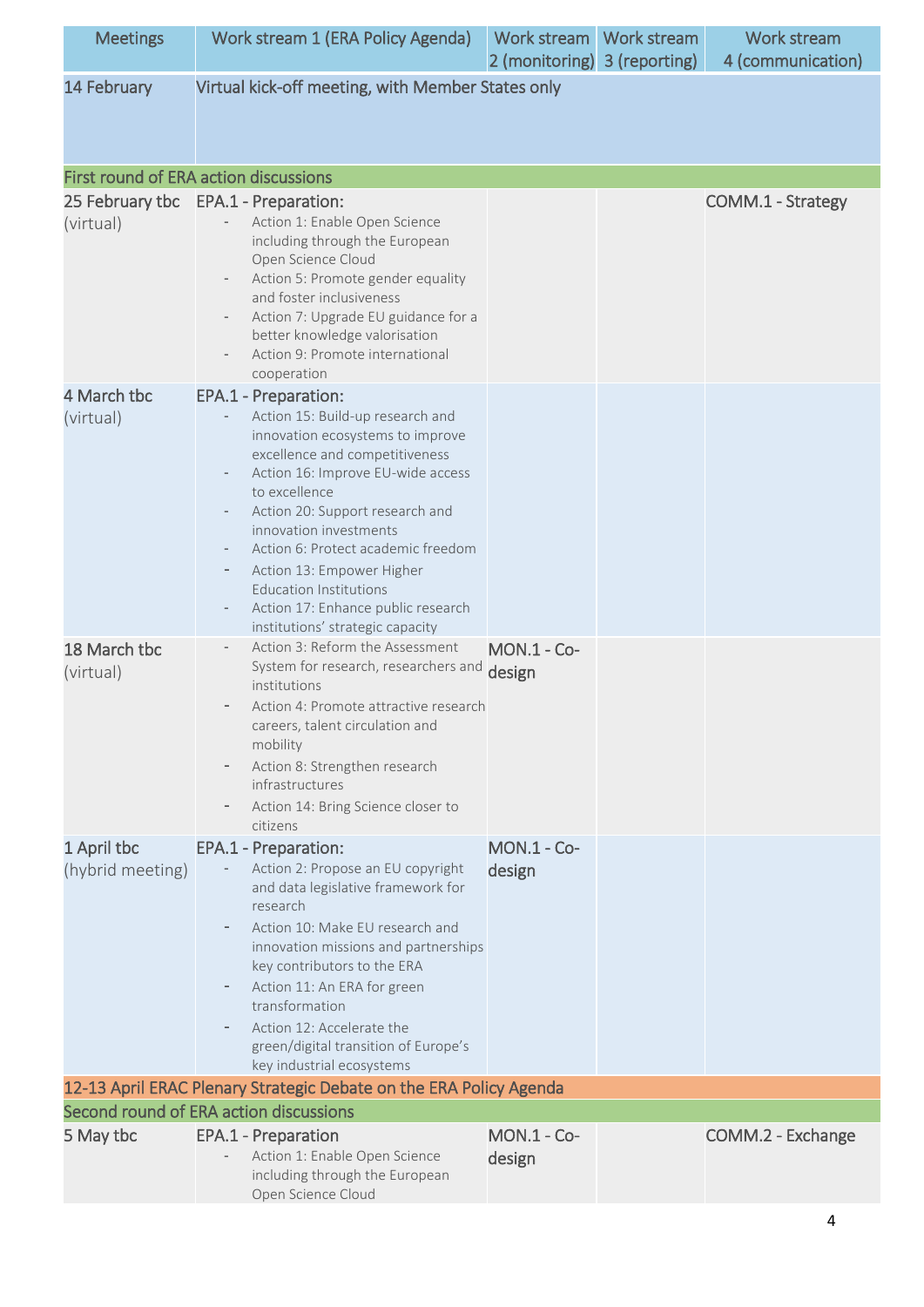| June tbc                                | $\overline{\phantom{a}}$<br>$\overline{\phantom{a}}$<br>$\overline{\phantom{a}}$<br>-<br>-<br>- | Action 5: Promote gender equality<br>and foster inclusiveness<br>Action 7: Upgrade EU guidance for a<br>better knowledge valorisation<br>Action 9: Promote international<br>cooperation<br>Action 16: Improve EU-wide access<br>to excellence<br>Action 20: Support research and<br>innovation investments<br>Action 6: Protect academic freedom<br>Action 10: Make EU research and<br>innovation missions and partnerships<br>key contributors to the ERA<br>Action 3: Reform the Assessment<br>System for research, researchers and<br>institutions<br>Action 13: Empower Higher<br><b>Education Institutions</b><br><b>EPA.1 - Preparation</b><br>Action 14: Bring Science closer to<br>citizens<br>Action 4: Promote attractive research<br>careers, talent circulation and<br>mobility<br>Action 8: Strengthen research<br>infrastructures<br>Action 2: Propose an EU copyright<br>and data legislative framework for<br>research<br>Action 11: An ERA for green<br>transformation<br>Action 12: Accelerate the<br>green/digital transition of Europe's<br>key industrial ecosystems<br>Action 15: Build-up research and<br>innovation ecosystems to improve<br>excellence and competititveness<br>Action 17: Enhance public research<br>institutions' strategic capacity | MON.1 - Co- REP.3 - ERA<br>design | structures                                    |                   |
|-----------------------------------------|-------------------------------------------------------------------------------------------------|--------------------------------------------------------------------------------------------------------------------------------------------------------------------------------------------------------------------------------------------------------------------------------------------------------------------------------------------------------------------------------------------------------------------------------------------------------------------------------------------------------------------------------------------------------------------------------------------------------------------------------------------------------------------------------------------------------------------------------------------------------------------------------------------------------------------------------------------------------------------------------------------------------------------------------------------------------------------------------------------------------------------------------------------------------------------------------------------------------------------------------------------------------------------------------------------------------------------------------------------------------------------------------|-----------------------------------|-----------------------------------------------|-------------------|
| 10 June Competitiveness Council meeting |                                                                                                 |                                                                                                                                                                                                                                                                                                                                                                                                                                                                                                                                                                                                                                                                                                                                                                                                                                                                                                                                                                                                                                                                                                                                                                                                                                                                                |                                   |                                               |                   |
|                                         |                                                                                                 | Final commitment regarding actions on ERA Policy Agenda                                                                                                                                                                                                                                                                                                                                                                                                                                                                                                                                                                                                                                                                                                                                                                                                                                                                                                                                                                                                                                                                                                                                                                                                                        |                                   |                                               |                   |
| 15 July                                 |                                                                                                 | EPA.2 - Implementation                                                                                                                                                                                                                                                                                                                                                                                                                                                                                                                                                                                                                                                                                                                                                                                                                                                                                                                                                                                                                                                                                                                                                                                                                                                         | $MON.2 -$<br>Advice               |                                               | COMM.2 - Exchange |
| 23 September                            |                                                                                                 | EPA.2 - Implementation                                                                                                                                                                                                                                                                                                                                                                                                                                                                                                                                                                                                                                                                                                                                                                                                                                                                                                                                                                                                                                                                                                                                                                                                                                                         | $MON.2 -$<br>Advice               |                                               |                   |
| 21 October                              |                                                                                                 | EPA.2 - Implementation                                                                                                                                                                                                                                                                                                                                                                                                                                                                                                                                                                                                                                                                                                                                                                                                                                                                                                                                                                                                                                                                                                                                                                                                                                                         | $MON.2 -$<br>Advice               |                                               | COMM.2 - Exchange |
| 18 November                             |                                                                                                 | EPA.2 - Implementation                                                                                                                                                                                                                                                                                                                                                                                                                                                                                                                                                                                                                                                                                                                                                                                                                                                                                                                                                                                                                                                                                                                                                                                                                                                         | $MON.2 -$<br>Advice               |                                               |                   |
| 16 December                             |                                                                                                 | EPA.2 - Implementation                                                                                                                                                                                                                                                                                                                                                                                                                                                                                                                                                                                                                                                                                                                                                                                                                                                                                                                                                                                                                                                                                                                                                                                                                                                         | $MON.2 -$<br>Advice               | $REP.1 -$<br>Annual<br>reports<br>REP.3 - ERA | COMM.2 - Exchange |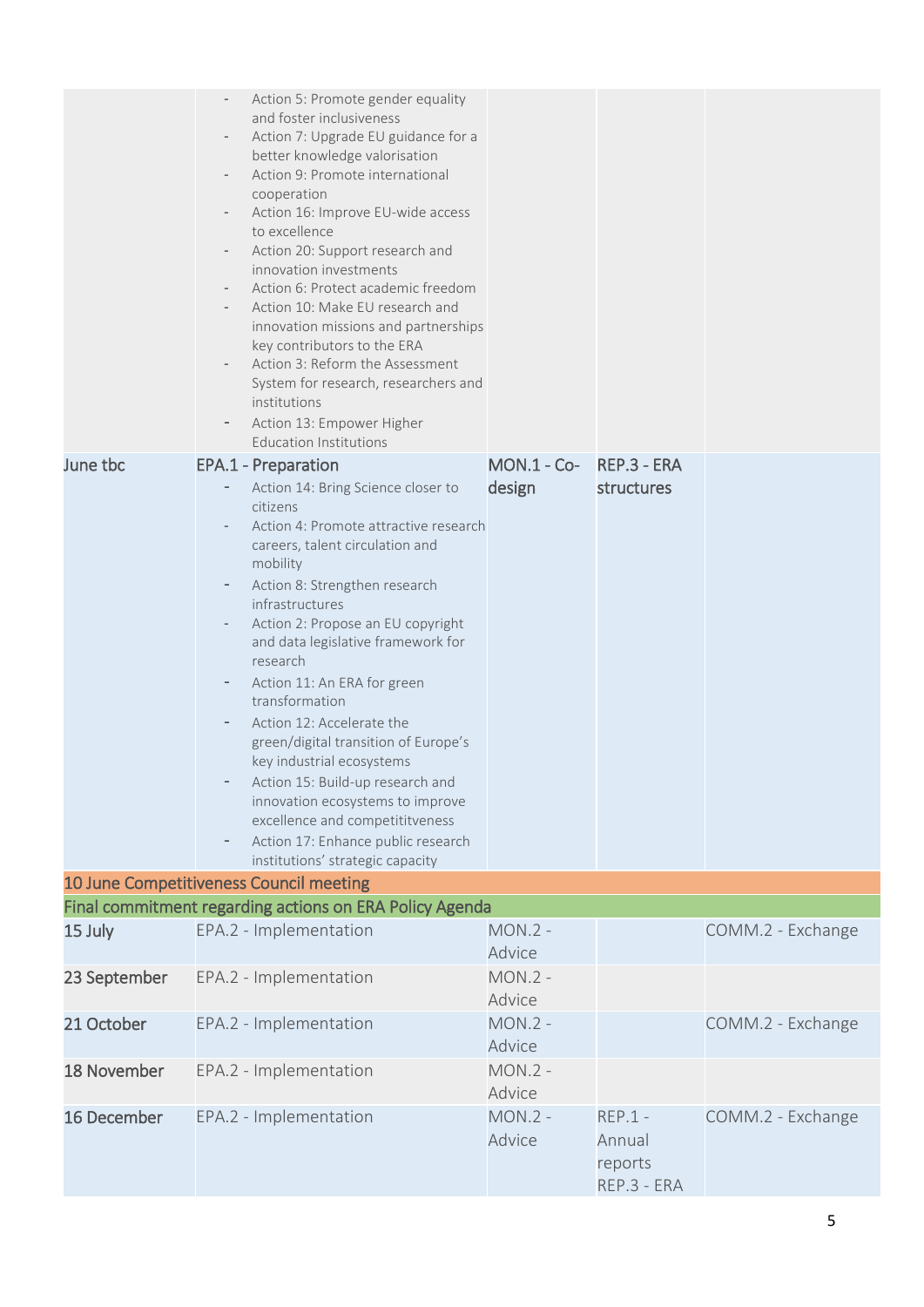|  | structures |  |
|--|------------|--|
|  |            |  |
|  |            |  |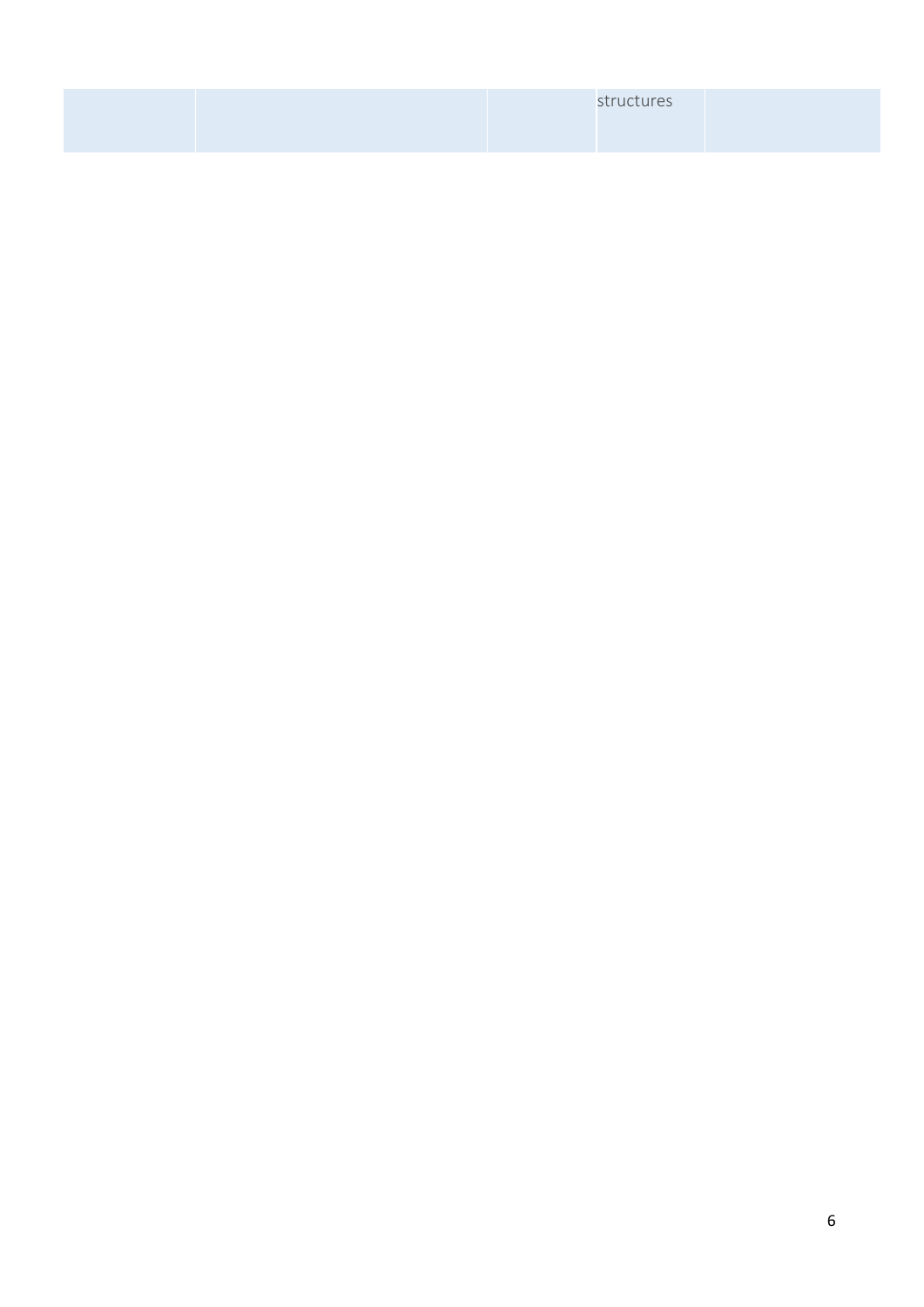### 3. Working methods

The group should adopt the Rules of Procedure that will formally define its main working modalities. The members of the group received a draft of these in advance of the meeting, together with the Terms of Reference. To complement these formal rules, the group should reflect on the following, more detailed working modalities to guide its work.

### a) Explanatory documents

The explanatory documents requested by the Council on the actions in the ERA Policy Agenda, which will provide the basis for the discussions in the ERA Forum during the first semester 2022, are uploaded and available to Member States and observers.

### b) Establishment of sub-groups

The Council conclusions on the new ERA governance foresee the creation of a standing sub-group on international cooperation (in order to continue the work done by SFIC) and of a Steering Committee, consisting of the Commission and the incumbent and subsequent Trio Presidencies (which will also be constituted as a sub-group).

Additional time-limited sub-groups may be set-up for the purpose of examining the implementation of specific actions within the ERA Forum. In view of keeping the amount of meetings and workload manageable, the possible creation of sub-groups should be discussed in the Forum, and be broadly supported by members. It is not foreseen that each action will have its own subgroup.

#### c) Involvement of observers

In contrast to the ERA Forum for Transition, the new ERA Forum will include additional observers. This includes countries associated to Horizon Europe, the Committee of the Regions, the European Economic and Social Committee and seven representatives from EU-level umbrella organisations. The EU-level umbrella organisations are registered in an online, voluntary stakeholder register and have each designated within their group a representative.

As the first six months will focus on the implementation of the ERA Policy Agenda, it is suggested that the stakeholders should participate in all meetings that are currently scheduled. At the end of the first semester, a review of the participation of observers in the ERA Forum could take place. If there is a need to discuss a matter in a closed environment, this can be examined in advance by the Steering Committee.

### d) Expression of Member States' commitment to participate in an ERA action

The Council requested Member States, and where applicable associated countries, to identify within the first semester 2022 the ERA actions in which they wish to participate. The ERA Forum will need to discuss in further detail how Member States express their commitment to participate in the actions, whether doing so in the Forum is enough or if a different process is necessary.

### e) Other possible clarifications

Minutes and documents